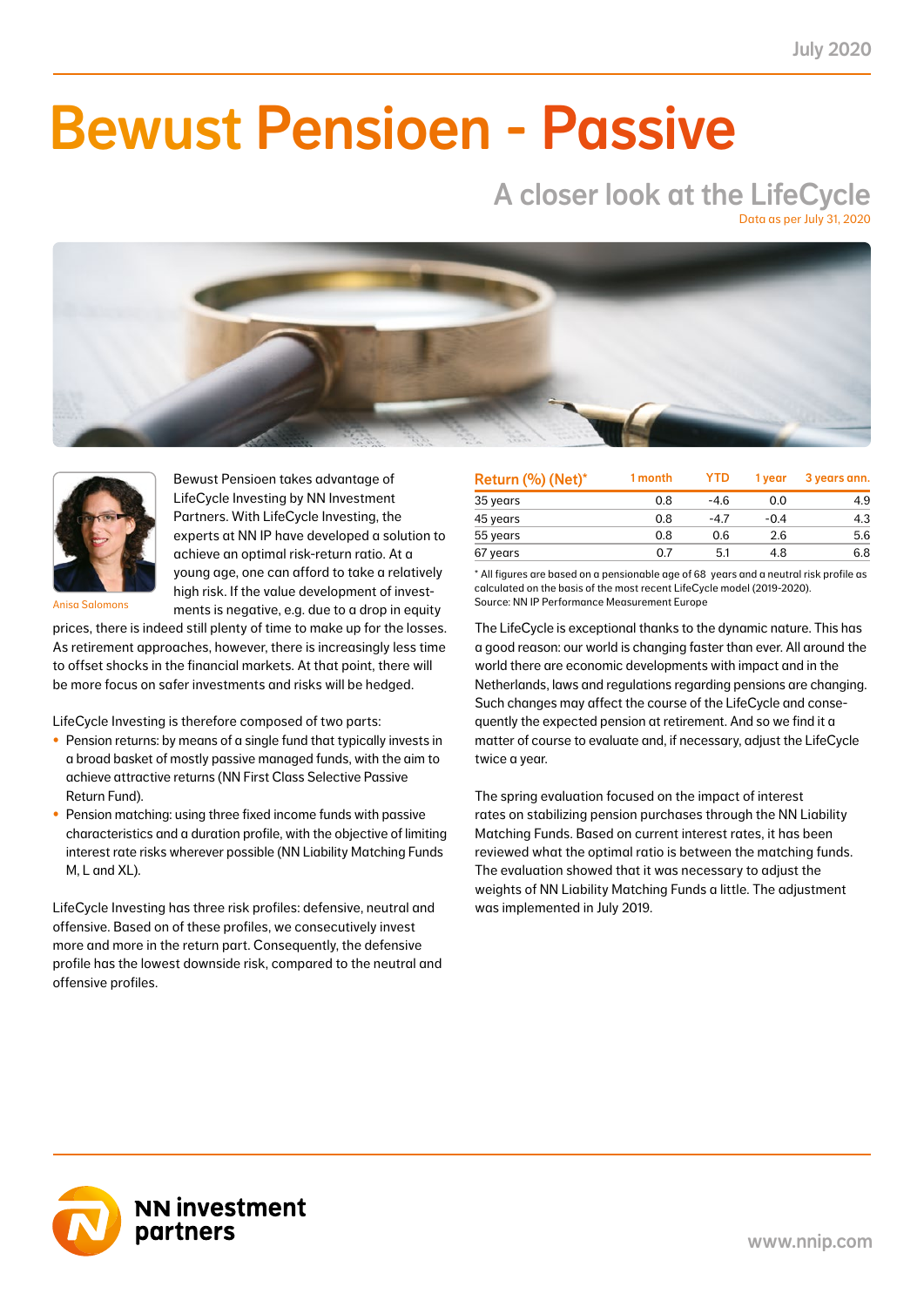# Bewust Pensioen - Passive (Defensive risk profile)

| 35 years old<br>Net Return %                 | 1 month | 1 month<br><b>Return Contribution</b> | <b>Year to date</b><br>Return | <b>Year to date</b><br><b>Contribution</b> | 1 year | 1 year | 3 years | 3 years | 3 years | 3 years<br>Return Contribution Return (ann) Contribution (ann) Return (cum) Contribution (cum) | Weight* |
|----------------------------------------------|---------|---------------------------------------|-------------------------------|--------------------------------------------|--------|--------|---------|---------|---------|------------------------------------------------------------------------------------------------|---------|
| <b>Pension Returns</b>                       |         |                                       |                               |                                            |        |        |         |         |         |                                                                                                |         |
| NN First Class Selective Passive Return Fund | 0.8     | 0.6                                   | $-6.7$                        | $-5.4$                                     | $-1.5$ | $-1.2$ | 3.9     | 3.3     | 12.3    | 10.6                                                                                           | 80.0    |
| <b>Pension Matching</b>                      |         |                                       |                               |                                            |        |        |         |         |         |                                                                                                |         |
| NN Liability Matching Fund M                 | 0.1     | 0.0                                   | 1.1                           | 0.1                                        | 0.0    | 0.0    | 1.2     | 0.1     | 3.7     | 0.4                                                                                            | 11.0    |
| NN Liability Matching Fund L                 | 1.0     | 0.0                                   | 13.1                          | 0.0                                        | 10.7   | 0.0    | 12.8    | 0.0     | 43.7    | 0.0                                                                                            | 0.0     |
| NN Liability Matching Fund XL                | 2.4     | 0.3                                   | 31.1                          | 2.8                                        | 28.5   | 2.8    | 26.9    | 2.4     | 104.4   | 7.6                                                                                            | 9.0     |
| <b>TOTAL</b>                                 |         | 0.9                                   |                               | $-2.4$                                     |        | 1.6    |         | 5.8     |         | 18.6                                                                                           | 100%    |

| <b>Bewust Pensioen - Passive (Defensive risk profile)</b>                                                                                                                                                                                                                                               |         |                                       |                                |                                            |        |        |         |         |         | Data as per July 31, 2020                                                                      |         |
|---------------------------------------------------------------------------------------------------------------------------------------------------------------------------------------------------------------------------------------------------------------------------------------------------------|---------|---------------------------------------|--------------------------------|--------------------------------------------|--------|--------|---------|---------|---------|------------------------------------------------------------------------------------------------|---------|
| 35 years old<br>Net Return %                                                                                                                                                                                                                                                                            | 1 month | <b>Return Contribution</b>            | 1 month Year to date<br>Return | <b>Year to date</b><br><b>Contribution</b> | 1 year | 1 year | 3 years | 3 years | 3 years | 3 years<br>Return Contribution Return (ann) Contribution (ann) Return (cum) Contribution (cum) | Weight' |
| <b>Pension Returns</b>                                                                                                                                                                                                                                                                                  |         |                                       |                                |                                            |        |        |         |         |         |                                                                                                |         |
| NN First Class Selective Passive Return Fund                                                                                                                                                                                                                                                            | 0.8     | 0.6                                   | $-6.7$                         | $-5.4$                                     | $-1.5$ | $-1.2$ | 3.9     | 3.3     | 12.3    | 10.6                                                                                           | 80.0    |
| <b>Pension Matching</b>                                                                                                                                                                                                                                                                                 |         |                                       |                                |                                            |        |        |         |         |         |                                                                                                |         |
| NN Liability Matching Fund M                                                                                                                                                                                                                                                                            | 0.1     | 0.0                                   | 1.1                            | 0.1                                        | 0.0    | 0.0    | 1.2     | 0.1     | 3.7     | 0.4                                                                                            | 11.0    |
| NN Liability Matching Fund L                                                                                                                                                                                                                                                                            | 1.0     | 0.0                                   | 13.1                           | 0.0                                        | 10.7   | 0.0    | 12.8    | 0.0     | 43.7    | 0.0                                                                                            | 0.0     |
| NN Liability Matching Fund XL                                                                                                                                                                                                                                                                           | 2.4     | 0.3                                   | 31.1                           | 2.8                                        | 28.5   | 2.8    | 26.9    | 2.4     | 104.4   | 7.6                                                                                            | 9.0     |
| <b>TOTAL</b>                                                                                                                                                                                                                                                                                            |         | 0.9                                   |                                | $-2.4$                                     |        | 1.6    |         | 5.8     |         | 18.6                                                                                           | 100%    |
| 45 years old<br>Net Return %                                                                                                                                                                                                                                                                            | 1 month | 1 month<br><b>Return Contribution</b> | <b>Year to date</b><br>Return  | <b>Year to date</b><br><b>Contribution</b> | 1 year | 1 year | 3 years | 3 years | 3 years | 3 years<br>Return Contribution Return (ann) Contribution (ann) Return (cum) Contribution (cum) | Weight' |
| <b>Pension Returns</b>                                                                                                                                                                                                                                                                                  |         |                                       |                                |                                            |        |        |         |         |         |                                                                                                |         |
| NN First Class Selective Passive Return Fund                                                                                                                                                                                                                                                            | 0.8     | 0.6                                   | $-6.7$                         | $-5.1$                                     | $-1.5$ | $-1.1$ | 3.9     | 3.1     | 12.3    | 9.7                                                                                            | 75.0    |
| <b>Pension Matching</b>                                                                                                                                                                                                                                                                                 |         |                                       |                                |                                            |        |        |         |         |         |                                                                                                |         |
| NN Liability Matching Fund M                                                                                                                                                                                                                                                                            | 0.1     | 0.0                                   | 1.1                            | 0.2                                        | 0.0    | 0.0    | 1.2     | 0.2     | 3.7     | 0.7                                                                                            | 19.0    |
| NN Liability Matching Fund L                                                                                                                                                                                                                                                                            | 1.0     | 0.0                                   | 13.1                           | 0.0                                        | 10.7   | 0.0    | 12.8    | 0.0     | 43.7    | 0.0                                                                                            | 0.0     |
| NN Liability Matching Fund XL                                                                                                                                                                                                                                                                           | 2.4     | 0.2                                   | 31.1                           | 2.0                                        | 28.5   | 2.0    | 26.9    | 1.7     | 104.4   | 5.3                                                                                            | 7.0     |
| <b>TOTAL</b>                                                                                                                                                                                                                                                                                            |         | 0.8                                   |                                | $-2.8$                                     |        | 0.9    |         | 5.0     |         | 15.6                                                                                           | 100%    |
| 55 years old<br>Net Return %                                                                                                                                                                                                                                                                            | 1 month | 1 month<br><b>Return Contribution</b> | <b>Year to date</b><br>Return  | <b>Year to date</b><br><b>Contribution</b> | 1 year | 1 year | 3 years | 3 years | 3 years | 3 years<br>Return Contribution Return (ann) Contribution (ann) Return (cum) Contribution (cum) | Weight* |
| <b>Pension Returns</b>                                                                                                                                                                                                                                                                                  |         |                                       |                                |                                            |        |        |         |         |         |                                                                                                |         |
| NN First Class Selective Passive Return Fund                                                                                                                                                                                                                                                            | 0.8     | 0.3                                   | $-6.7$                         | $-2.8$                                     | $-1.5$ | $-0.6$ | 3.9     | 1.6     | 12.3    | 5.2                                                                                            | 41.0    |
| <b>Pension Matching</b>                                                                                                                                                                                                                                                                                 |         |                                       |                                |                                            |        |        |         |         |         |                                                                                                |         |
| NN Liability Matching Fund M                                                                                                                                                                                                                                                                            | 0.1     | 0.1                                   | 1.1                            | 0.4                                        | 0.0    | 0.0    | 1.2     | 0.5     | 3.7     | 1.5                                                                                            | 38.0    |
| NN Liability Matching Fund L                                                                                                                                                                                                                                                                            | 1.0     | 0.1                                   | 13.1                           | 1.3                                        | 10.7   | 1.1    | 12.8    | 1.3     | 43.7    | 4.2                                                                                            | 10.0    |
| NN Liability Matching Fund XL                                                                                                                                                                                                                                                                           | 2.4     | 0.3                                   | 31.1                           | 3.4                                        | 28.5   | 3.2    | 26.9    | 2.8     | 104.4   | 8.9                                                                                            | 11.0    |
| <b>TOTAL</b>                                                                                                                                                                                                                                                                                            |         | 0.8                                   |                                | 2.2                                        |        | 3.7    |         | 6.2     |         | 19.8                                                                                           | 100%    |
| 67 years old<br>Net Return %                                                                                                                                                                                                                                                                            | 1 month | 1 month<br><b>Return Contribution</b> | <b>Year to date</b><br>Return  | <b>Year to date</b><br><b>Contribution</b> | 1 year | 1 year | 3 years | 3 years | 3 years | 3 years<br>Return Contribution Return (ann) Contribution (ann) Return (cum) Contribution (cum) | Weight' |
| <b>Pension Returns</b>                                                                                                                                                                                                                                                                                  |         |                                       |                                |                                            |        |        |         |         |         |                                                                                                |         |
| NN First Class Selective Passive Return Fund                                                                                                                                                                                                                                                            | 0.8     | 0.1                                   | -6.7                           | $-1.4$                                     | $-1.5$ | $-0.3$ | 3.9     | 0.8     | 12.3    | 2.6                                                                                            | 20.0    |
| <b>Pension Matching</b>                                                                                                                                                                                                                                                                                 |         |                                       |                                |                                            |        |        |         |         |         |                                                                                                |         |
| NN Liability Matching Fund M                                                                                                                                                                                                                                                                            | 0.1     | 0.0                                   | 1.1                            | 0.4                                        | 0.0    | 0.0    | 1.2     | 0.5     | 3.7     | 1.5                                                                                            | 33.0    |
| NN Liability Matching Fund L                                                                                                                                                                                                                                                                            | 1.0     | 0.5                                   | 13.1                           | 6.1                                        | 10.7   | 5.1    | 12.8    | 5.6     | 43.7    | 17.9                                                                                           | 47.0    |
| NN Liability Matching Fund XL                                                                                                                                                                                                                                                                           | 2.4     | 0.0                                   | 31.1                           | 0.0                                        | 28.5   | 0.0    | 26.9    | 0.0     | 104.4   | 0.0                                                                                            | 0.0     |
| <b>TOTAL</b>                                                                                                                                                                                                                                                                                            |         | 0.7                                   |                                | 5.1                                        |        | 4.8    |         | 6.8     |         | 22.0                                                                                           | 100%    |
| This means that the returns shown in the column 'year to date contribution' cannot exactly be derived from this report.<br>The contribution is the contribution to the total net return based on the current weights in the LifeCycle model (2019-2020)<br>Source: NN IP Performance Measurement Europe |         |                                       |                                |                                            |        |        |         |         |         |                                                                                                |         |
| <b>NN investment</b><br>partners                                                                                                                                                                                                                                                                        |         |                                       |                                |                                            |        |        |         |         |         |                                                                                                |         |

| 55 years old                                 | 1 month | 1 month                    | <b>Year to date</b> | Year to date        | 1 year | l vear | 3 years | 3 years | 3 years | 3 years                                                                             |         |
|----------------------------------------------|---------|----------------------------|---------------------|---------------------|--------|--------|---------|---------|---------|-------------------------------------------------------------------------------------|---------|
| Net Return %                                 |         | <b>Return Contribution</b> | Return              | <b>Contribution</b> |        |        |         |         |         | Return Contribution Return (ann) Contribution (ann) Return (cum) Contribution (cum) | Weight* |
| <b>Pension Returns</b>                       |         |                            |                     |                     |        |        |         |         |         |                                                                                     |         |
| NN First Class Selective Passive Return Fund | 0.8     | 0.3                        | $-6.7$              | $-2.8$              | $-1.5$ | $-0.6$ | 3.9     | 1.6     | 12.3    | 5.2                                                                                 | 41.0    |
| <b>Pension Matching</b>                      |         |                            |                     |                     |        |        |         |         |         |                                                                                     |         |
| NN Liability Matching Fund M                 | 0.1     | 0.1                        | 1.1                 | 0.4                 | 0.0    | 0.0    | 1.2     | 0.5     | 3.7     | 1.5                                                                                 | 38.0    |
| NN Liability Matching Fund L                 | 1.0     | 0.1                        | 13.1                | 1.3                 | 10.7   | 1.1    | 12.8    | 1.3     | 43.7    | 4.2                                                                                 | 10.0    |
| NN Liability Matching Fund XL                | 2.4     | 0.3                        | 31.1                | 3.4                 | 28.5   | 3.2    | 26.9    | 2.8     | 104.4   | 8.9                                                                                 | 11.0    |
| <b>TOTAL</b>                                 |         | 0.8                        |                     | 2.2                 |        | 3.7    |         | 6.2     |         | 19.8                                                                                | 100%    |

| 67 years old                                 | 1 month | 1 month                    | Year to date | Year to date        | 1 year | 1 year | 3 years | 3 years | 3 years | 3 years                                                                             |         |
|----------------------------------------------|---------|----------------------------|--------------|---------------------|--------|--------|---------|---------|---------|-------------------------------------------------------------------------------------|---------|
| Net Return %                                 |         | <b>Return Contribution</b> | Return       | <b>Contribution</b> |        |        |         |         |         | Return Contribution Return (ann) Contribution (ann) Return (cum) Contribution (cum) | Weight* |
| <b>Pension Returns</b>                       |         |                            |              |                     |        |        |         |         |         |                                                                                     |         |
| NN First Class Selective Passive Return Fund | 0.8     | 0.1                        | $-6.7$       | $-1.4$              | $-1.5$ | $-0.3$ | 3.9     | 0.8     | 12.3    | 2.6                                                                                 | 20.0    |
| <b>Pension Matching</b>                      |         |                            |              |                     |        |        |         |         |         |                                                                                     |         |
| NN Liability Matching Fund M                 | 0.1     | 0.0                        | -1.1         | 0.4                 | 0.0    | 0.0    | 1.2     | 0.5     | 3.7     | 1.5                                                                                 | 33.0    |
| NN Liability Matching Fund L                 | 1.0     | 0.5                        | 13.1         | 6.1                 | 10.7   | 5.1    | 12.8    | 5.6     | 43.7    | 17.9                                                                                | 47.0    |
| NN Liability Matching Fund XL                | 2.4     | 0.0                        | 31.1         | 0.0                 | 28.5   | 0.0    | 26.9    | 0.0     | 104.4   | 0.0                                                                                 | 0.0     |
| <b>TOTAL</b>                                 |         | 0.7                        |              | 5.1                 |        | 4.8    |         | 6.8     |         | 22.0                                                                                | 100%    |

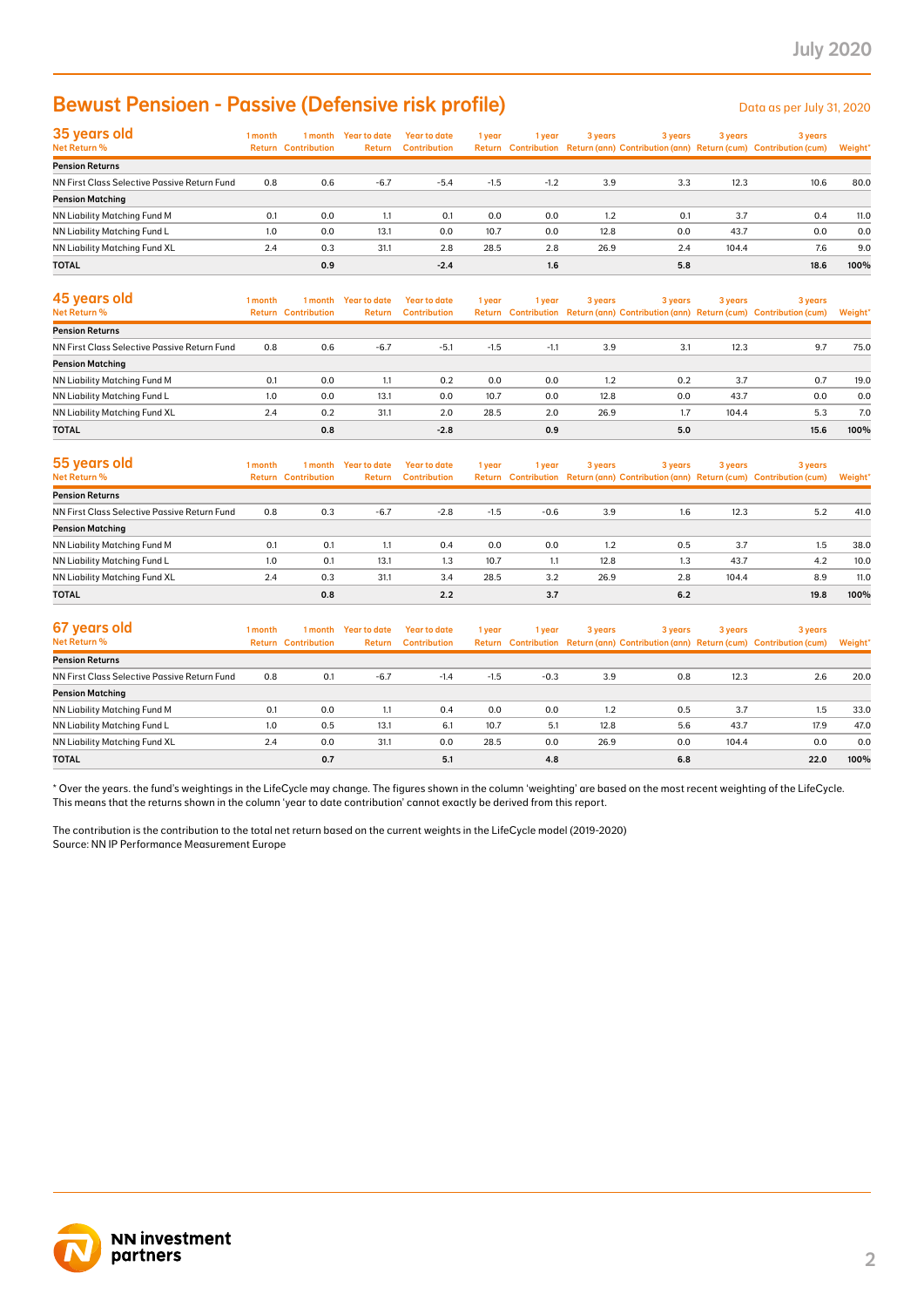# **Bewust Pensioen - Passive (Neutral risk profile)** Description of the Data as per July 31, 2020

| 35 years old                                 | 1 month | 1 month                    | Year to date | Year to date        | 1 year | 1 year | 3 years | 3 years | 3 years | 3 years                                                                             |         |
|----------------------------------------------|---------|----------------------------|--------------|---------------------|--------|--------|---------|---------|---------|-------------------------------------------------------------------------------------|---------|
| Net Return %                                 |         | <b>Return Contribution</b> | Return       | <b>Contribution</b> |        |        |         |         |         | Return Contribution Return (ann) Contribution (ann) Return (cum) Contribution (cum) | Weight* |
| <b>Pension Returns</b>                       |         |                            |              |                     |        |        |         |         |         |                                                                                     |         |
| NN First Class Selective Passive Return Fund | 0.8     | 0.7                        | $-6.7$       | $-6.0$              | $-1.5$ | $-1.4$ | 3.9     | 3.7     | 12.3    | 11.6                                                                                | 90.0    |
| <b>Pension Matching</b>                      |         |                            |              |                     |        |        |         |         |         |                                                                                     |         |
| NN Liability Matching Fund M                 | 0.1     | 0.0                        | 1.1          | 0.1                 | 0.0    | 0.0    | 1.2     | 0.1     | 3.7     | 0.2                                                                                 | 5.0     |
| NN Liability Matching Fund L                 | 1.0     | 0.0                        | 13.1         | 0.0                 | 10.7   | 0.0    | 12.8    | 0.0     | 43.7    | 0.0                                                                                 | 0.0     |
| NN Liability Matching Fund XL                | 2.4     | 0.1                        | 31.1         | 1.4                 | 28.5   | 1.4    | 26.9    | 1.1     | 104.4   | 3.6                                                                                 | 5.0     |
| <b>TOTAL</b>                                 |         | 0.8                        |              | $-4.6$              |        | 0.0    |         | 4.9     |         | 15.4                                                                                | 100%    |

| <b>Bewust Pensioen - Passive (Neutral risk profile)</b>                                                                                                                                                                                                                                                                                                                                                                                                                              |         |                                       |                                |                                            |        |            |         |            |         | Data as per July 31, 2020                                                                      |                |
|--------------------------------------------------------------------------------------------------------------------------------------------------------------------------------------------------------------------------------------------------------------------------------------------------------------------------------------------------------------------------------------------------------------------------------------------------------------------------------------|---------|---------------------------------------|--------------------------------|--------------------------------------------|--------|------------|---------|------------|---------|------------------------------------------------------------------------------------------------|----------------|
| 35 years old<br>Net Return %                                                                                                                                                                                                                                                                                                                                                                                                                                                         | 1 month | <b>Return Contribution</b>            | 1 month Year to date<br>Return | <b>Year to date</b><br><b>Contribution</b> | 1 year | 1 year     | 3 years | 3 years    | 3 years | 3 years<br>Return Contribution Return (ann) Contribution (ann) Return (cum) Contribution (cum) | <b>Weight'</b> |
| <b>Pension Returns</b>                                                                                                                                                                                                                                                                                                                                                                                                                                                               |         |                                       |                                |                                            |        |            |         |            |         |                                                                                                |                |
| NN First Class Selective Passive Return Fund                                                                                                                                                                                                                                                                                                                                                                                                                                         | 0.8     | 0.7                                   | $-6.7$                         | $-6.0$                                     | $-1.5$ | $-1.4$     | 3.9     | 3.7        | 12.3    | 11.6                                                                                           | 90.0           |
| <b>Pension Matching</b><br>NN Liability Matching Fund M                                                                                                                                                                                                                                                                                                                                                                                                                              | 0.1     | 0.0                                   | 1.1                            | 0.1                                        | 0.0    | 0.0        | 1.2     | 0.1        | 3.7     | 0.2                                                                                            | 5.0            |
| NN Liability Matching Fund L                                                                                                                                                                                                                                                                                                                                                                                                                                                         | 1.0     | 0.0                                   | 13.1                           | 0.0                                        | 10.7   | 0.0        | 12.8    | 0.0        | 43.7    | 0.0                                                                                            | 0.0            |
| NN Liability Matching Fund XL                                                                                                                                                                                                                                                                                                                                                                                                                                                        | 2.4     | 0.1                                   | 31.1                           | 1.4                                        | 28.5   | 1.4        | 26.9    | 1.1        | 104.4   | 3.6                                                                                            | 5.0            |
| <b>TOTAL</b>                                                                                                                                                                                                                                                                                                                                                                                                                                                                         |         | 0.8                                   |                                | $-4.6$                                     |        | 0.0        |         | 4.9        |         | 15.4                                                                                           | 100%           |
| 45 years old<br>Net Return %                                                                                                                                                                                                                                                                                                                                                                                                                                                         | 1 month | 1 month<br><b>Return Contribution</b> | <b>Year to date</b><br>Return  | <b>Year to date</b><br><b>Contribution</b> | 1 year | 1 year     | 3 years | 3 years    | 3 years | 3 years<br>Return Contribution Return (ann) Contribution (ann) Return (cum) Contribution (cum) | Weight'        |
| <b>Pension Returns</b>                                                                                                                                                                                                                                                                                                                                                                                                                                                               |         |                                       |                                |                                            |        |            |         |            |         |                                                                                                |                |
| NN First Class Selective Passive Return Fund                                                                                                                                                                                                                                                                                                                                                                                                                                         | 0.8     | 0.6                                   | $-6.7$                         | $-5.7$                                     | $-1.5$ | $-1.3$     | 3.9     | 3.4        | 12.3    | 10.7                                                                                           | 85.0           |
| <b>Pension Matching</b>                                                                                                                                                                                                                                                                                                                                                                                                                                                              |         |                                       |                                |                                            |        |            |         |            |         |                                                                                                |                |
| NN Liability Matching Fund M                                                                                                                                                                                                                                                                                                                                                                                                                                                         | 0.1     | 0.0                                   | 1.1                            | 0.1                                        | 0.0    | 0.0        | 1.2     | 0.1        | 3.7     | 0.4                                                                                            | 12.0           |
| NN Liability Matching Fund L                                                                                                                                                                                                                                                                                                                                                                                                                                                         | 1.0     | 0.0                                   | 13.1                           | 0.0                                        | 10.7   | 0.0        | 12.8    | 0.0        | 43.7    | 0.0                                                                                            | 0.0            |
| NN Liability Matching Fund XL                                                                                                                                                                                                                                                                                                                                                                                                                                                        | 2.4     | 0.1                                   | 31.1                           | 0.9                                        | 28.5   | 0.9        | 26.9    | 0.7        | 104.4   | 2.3                                                                                            | 3.0            |
| <b>TOTAL</b>                                                                                                                                                                                                                                                                                                                                                                                                                                                                         |         | 0.8                                   |                                | $-4.7$                                     |        | $-0.4$     |         | 4.3        |         | 13.4                                                                                           | 100%           |
| 55 years old<br><b>Net Return %</b>                                                                                                                                                                                                                                                                                                                                                                                                                                                  | 1 month | 1 month<br><b>Return Contribution</b> | <b>Year to date</b><br>Return  | <b>Year to date</b><br><b>Contribution</b> | 1 year | 1 year     | 3 years | 3 years    | 3 years | 3 years<br>Return Contribution Return (ann) Contribution (ann) Return (cum) Contribution (cum) | Weight'        |
| <b>Pension Returns</b>                                                                                                                                                                                                                                                                                                                                                                                                                                                               |         |                                       |                                |                                            |        |            |         |            |         |                                                                                                |                |
| NN First Class Selective Passive Return Fund                                                                                                                                                                                                                                                                                                                                                                                                                                         | 0.8     | 0.4                                   | $-6.7$                         | $-3.4$                                     | $-1.5$ | $-0.8$     | 3.9     | 2.0        | 12.3    | 6.3                                                                                            | 50.0           |
| <b>Pension Matching</b>                                                                                                                                                                                                                                                                                                                                                                                                                                                              |         |                                       |                                |                                            |        |            |         |            |         |                                                                                                |                |
| <b>NN Liability Matching Fund M</b>                                                                                                                                                                                                                                                                                                                                                                                                                                                  | 0.1     | 0.0                                   | 1.1                            | 0.4                                        | 0.0    | 0.0        | 1.2     | 0.4        | 3.7     | 1.3                                                                                            | 34.0           |
| NN Liability Matching Fund L                                                                                                                                                                                                                                                                                                                                                                                                                                                         | 1.0     | 0.1                                   | 13.1                           | 1.0                                        | 10.7   | 0.9        | 12.8    | 1.0        | 43.7    | 3.3                                                                                            | 8.0            |
| NN Liability Matching Fund XL                                                                                                                                                                                                                                                                                                                                                                                                                                                        | 2.4     | 0.3                                   | 31.1                           | 2.6                                        | 28.5   | 2.5        | 26.9    | 2.1        | 104.4   | 6.8                                                                                            | 8.0            |
| <b>TOTAL</b>                                                                                                                                                                                                                                                                                                                                                                                                                                                                         |         | 0.8                                   |                                | 0.6                                        |        | 2.6        |         | 5.6        |         | 17.7                                                                                           | 100%           |
| 67 years old<br>Net Return %                                                                                                                                                                                                                                                                                                                                                                                                                                                         | 1 month | 1 month<br><b>Return Contribution</b> | <b>Year to date</b><br>Return  | <b>Year to date</b><br><b>Contribution</b> | 1 year | 1 year     | 3 years | 3 years    | 3 years | 3 years<br>Return Contribution Return (ann) Contribution (ann) Return (cum) Contribution (cum) | Weight'        |
| <b>Pension Returns</b>                                                                                                                                                                                                                                                                                                                                                                                                                                                               |         |                                       |                                |                                            |        |            |         |            |         |                                                                                                |                |
| NN First Class Selective Passive Return Fund                                                                                                                                                                                                                                                                                                                                                                                                                                         | 0.8     | 0.1                                   | $-6.7$                         | $-1.4$                                     | $-1.5$ | $-0.3$     | 3.9     | 0.8        | 12.3    | 2.6                                                                                            | 20.0           |
| <b>Pension Matching</b>                                                                                                                                                                                                                                                                                                                                                                                                                                                              |         |                                       |                                |                                            |        |            |         |            |         |                                                                                                |                |
| NN Liability Matching Fund M                                                                                                                                                                                                                                                                                                                                                                                                                                                         | 0.1     | 0.0                                   | 1.1                            | 0.4                                        | 0.0    | 0.0        | 1.2     | 0.5        | 3.7     | 1.5                                                                                            | 33.0           |
| NN Liability Matching Fund L                                                                                                                                                                                                                                                                                                                                                                                                                                                         | 1.0     | 0.5                                   | 13.1                           | 6.1                                        | 10.7   | 5.1        | 12.8    | 5.6        | 43.7    | 17.9                                                                                           | 47.0           |
| NN Liability Matching Fund XL<br>TOTAL                                                                                                                                                                                                                                                                                                                                                                                                                                               | 2.4     | 0.0<br>0.7                            | 31.1                           | 0.0<br>5.1                                 | 28.5   | 0.0<br>4.8 | 26.9    | 0.0<br>6.8 | 104.4   | 0.0<br>22.0                                                                                    | 0.0<br>100%    |
| * Over the years. the fund's weightings in the LifeCycle may change. The figures shown in the column 'weighting' are based on the most recent weighting of the LifeCycle.<br>This means that the returns shown in the column 'year to date contribution' cannot exactly be derived from this report.<br>The contribution is the contribution to the total net return based on the current weights in the LifeCycle model (2019-2020)<br>Source: NN IP Performance Measurement Europe |         |                                       |                                |                                            |        |            |         |            |         |                                                                                                |                |
|                                                                                                                                                                                                                                                                                                                                                                                                                                                                                      |         |                                       |                                |                                            |        |            |         |            |         |                                                                                                |                |

| 55 years old                                 | 1 month | 1 month                    | <b>Year to date</b> | Year to date        | 1 year | l year | 3 years | 3 years | 3 years | 3 years                                                                             |         |
|----------------------------------------------|---------|----------------------------|---------------------|---------------------|--------|--------|---------|---------|---------|-------------------------------------------------------------------------------------|---------|
| Net Return %                                 |         | <b>Return Contribution</b> | Return              | <b>Contribution</b> |        |        |         |         |         | Return Contribution Return (ann) Contribution (ann) Return (cum) Contribution (cum) | Weight* |
| <b>Pension Returns</b>                       |         |                            |                     |                     |        |        |         |         |         |                                                                                     |         |
| NN First Class Selective Passive Return Fund | 0.8     | 0.4                        | $-6.7$              | $-3.4$              | $-1.5$ | $-0.8$ | 3.9     | 2.0     | 12.3    | 6.3                                                                                 | 50.0    |
| <b>Pension Matching</b>                      |         |                            |                     |                     |        |        |         |         |         |                                                                                     |         |
| NN Liability Matching Fund M                 | 0.1     | 0.0                        | 1.1                 | 0.4                 | 0.0    | 0.0    | 1.2     | 0.4     | 3.7     | 1.3                                                                                 | 34.0    |
| NN Liability Matching Fund L                 | 1.0     | 0.1                        | 13.1                | 1.0                 | 10.7   | 0.9    | 12.8    | 1.0     | 43.7    | 3.3                                                                                 | 8.0     |
| NN Liability Matching Fund XL                | 2.4     | 0.3                        | 31.1                | 2.6                 | 28.5   | 2.5    | 26.9    | 2.1     | 104.4   | 6.8                                                                                 | 8.0     |
| <b>TOTAL</b>                                 |         | 0.8                        |                     | 0.6                 |        | 2.6    |         | 5.6     |         | 17.7                                                                                | 100%    |

| 67 years old                                 | 1 month | 1 month                    | <b>Year to date</b> | <b>Year to date</b> | 1 year | 1 year | 3 years | 3 years | 3 years | 3 years                                                                             |         |
|----------------------------------------------|---------|----------------------------|---------------------|---------------------|--------|--------|---------|---------|---------|-------------------------------------------------------------------------------------|---------|
| Net Return %                                 |         | <b>Return Contribution</b> | Return              | <b>Contribution</b> |        |        |         |         |         | Return Contribution Return (ann) Contribution (ann) Return (cum) Contribution (cum) | Weight* |
| <b>Pension Returns</b>                       |         |                            |                     |                     |        |        |         |         |         |                                                                                     |         |
| NN First Class Selective Passive Return Fund | 0.8     | 0.1                        | $-6.7$              | $-1.4$              | $-1.5$ | $-0.3$ | 3.9     | 0.8     | 12.3    | 2.6                                                                                 | 20.0    |
| <b>Pension Matching</b>                      |         |                            |                     |                     |        |        |         |         |         |                                                                                     |         |
| NN Liability Matching Fund M                 | 0.1     | 0.0                        | 1.1                 | 0.4                 | 0.0    | 0.0    | 1.2     | 0.5     | 3.7     | 1.5                                                                                 | 33.0    |
| NN Liability Matching Fund L                 | 1.0     | 0.5                        | 13.1                | 6.1                 | 10.7   | 5.1    | 12.8    | 5.6     | 43.7    | 17.9                                                                                | 47.0    |
| NN Liability Matching Fund XL                | 2.4     | 0.0                        | 31.1                | 0.0                 | 28.5   | 0.0    | 26.9    | 0.0     | 104.4   | 0.0                                                                                 | 0.0     |
| <b>TOTAL</b>                                 |         | 0.7                        |                     | 5.1                 |        | 4.8    |         | 6.8     |         | 22.0                                                                                | 100%    |